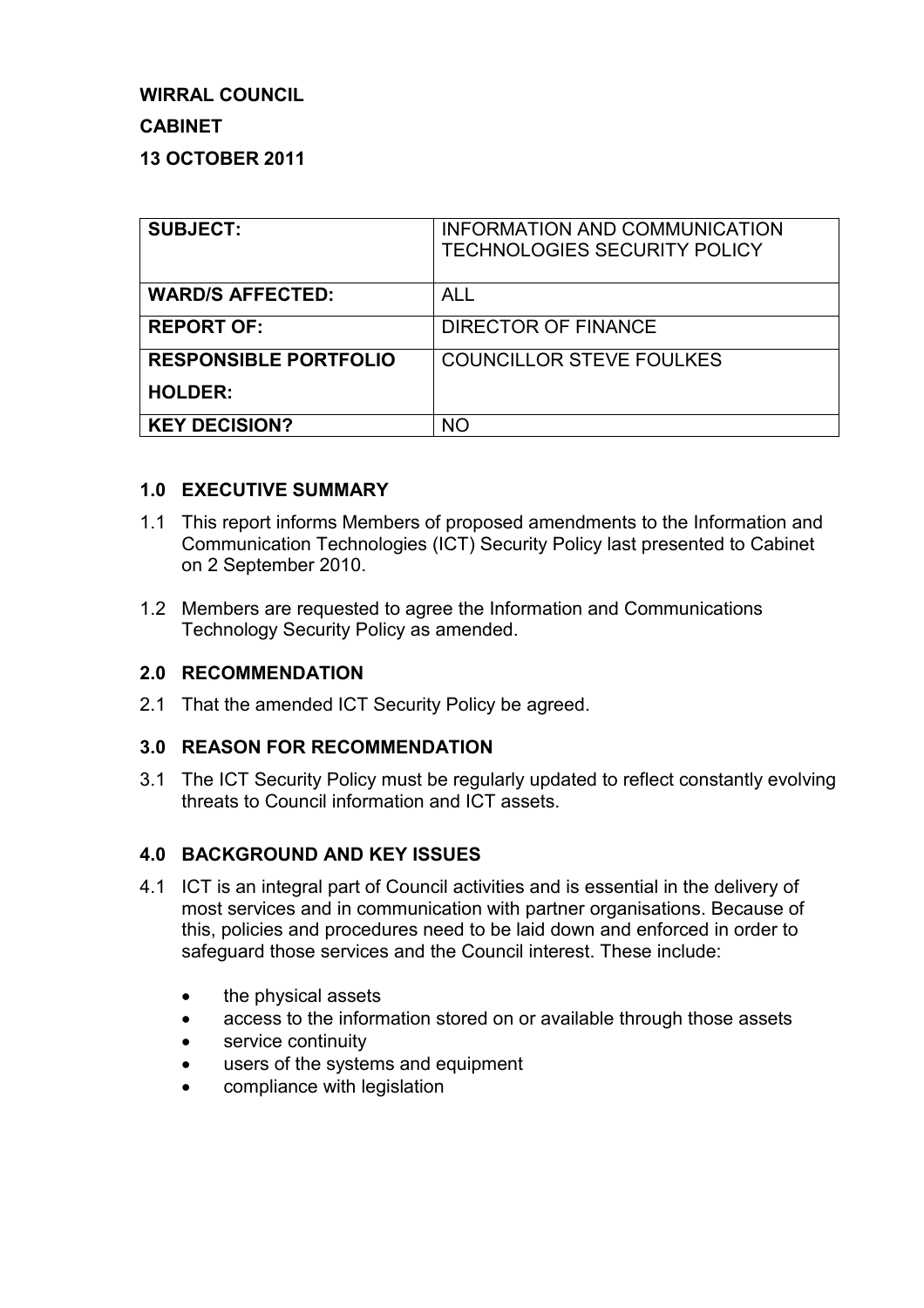- 4.2 An agreed ICT Security Policy is essential in the light of developments in:
	- the broadband communications network
	- mobile working
	- the linking and common use of systems
	- the volume and sensitivity of data held on ICT equipment and systems
	- the Strategic Change Programme,
	- the requirements of Government Connect, which enables the secure exchange of data with public sector partners.
	- the Big Society initiative
- 4.3 Investment in ICT physical assets such as the centrally located application servers and storage area network, distributed servers, personal computers (PCs) and the communications infrastructure is significant.
- 4.4 The ICT Security Policy applies to the following people:
	- all employees and elected Members of the Council
	- all employees and agents of other organisations who directly or indirectly support or use the Council computer systems or networks
	- all temporary and agency staff directly or indirectly employed by the Council
	- all volunteers engaged directly or indirectly by the Council.

and to all areas of ICT, including:

- PCs and associated equipment, including personal digital assistants (PDAs) and all mobile equipment and storage devices
- all file servers and storage systems
- multi-function devices, printers, faxes and other reprographic equipment
- network communications
- software.

# **Changes to the Policy**

- 4.5 The changes to the ICT Security Policy are in italics. The majority are minor changes, including updated telephone numbers, internet hyperlinks and references within the document.
- 4.6 The more significant changes are as follows:
- 4.7 Users' Personal Data, paragraph 9.2

This new paragraph refers to the use of Council devices and fileservers on the network to store users' personal data and files – ie: data not being used to perform Council business. This can include digital photographs, digital music and videos. Council ICT facilities should not be used in this way. Users' personal data takes up storage space on the fileserver and can impact on performance.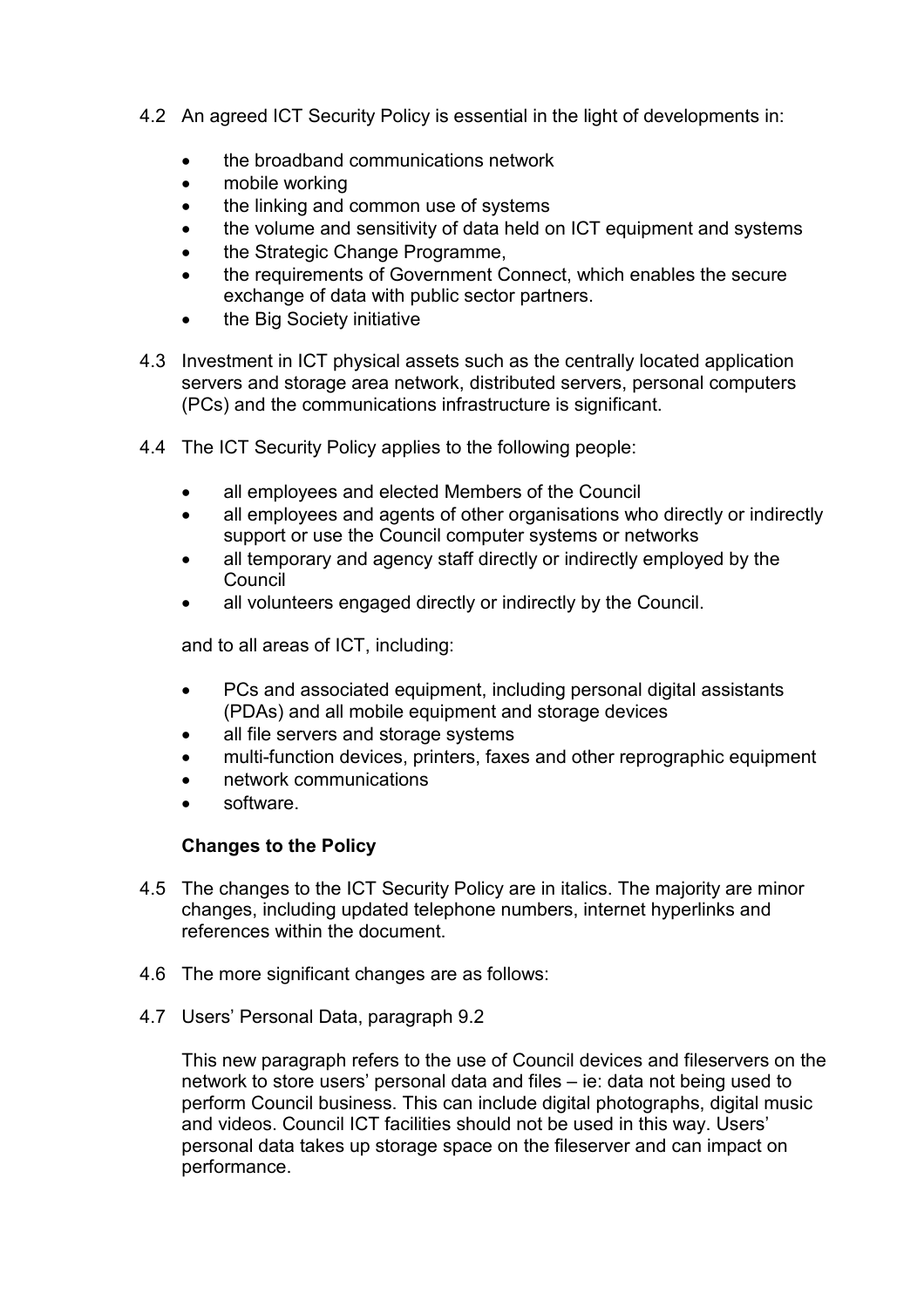4.8 Forwarding of Council emails to personal email accounts, paragraph 12.4

This amendment clarifies the issue of manually forwarding Council emails to personal email accounts. Council emails containing information classified as PROTECT or higher should not be forwarded to personal email accounts. If a user has a requirement to access Council emails or files remotely they should be provided with the secure means to do so. This can be arranged via the IT Services Helpdesk.

4.9 Reporting an Information/ICT Security Incident, Appendix 1

The procedures governing the Council response to ICT security incidents have been amended and now refer to information / ICT security incidents. This is to clarify that any incident affecting the confidentiality, availability or integrity of Council information should be reported, whether ICT is involved or not.

4.10 Information Classification: Government Protective Marking Scheme (GPMS), Appendix 2

The table in Appendix 2, paragraph 1 has been updated to reflect current Government guidance.

The table in paragraph 2.4 has also been updated. This now states that whilst information classified as PROTECT may be transmitted across public networks, such as the internet, or via fax, secure email facilities should be used if they are available.

4.11 Use of Mobile Devices & Removable Media, Appendix 3

The distinction between mobile devices and removable media has been clarified. Mobile devices are portable devices with data processing and storage capabilities. Examples include laptops, tablet PCs, Personal Digital Assistants, Smartphones and mobile phones.

Removable media refers to storage media which can be removed from a device, such as a computer, without the need to power the device off. This includes optical media, such as CDs/DVDs, memory cards, USB datasticks and external hard drives.

4.12 Use of Internet, Email and Telecommunications Facilities Code of Practice – Employees, Appendix 4

This has been updated and renamed to incorporate use of Council telecommunications facilities. The Code of Practice now confirms that use of the Council telephony system is for business purposes and that excessive personal use, publication of a Council telephone number for private use and use of offensive language is unacceptable.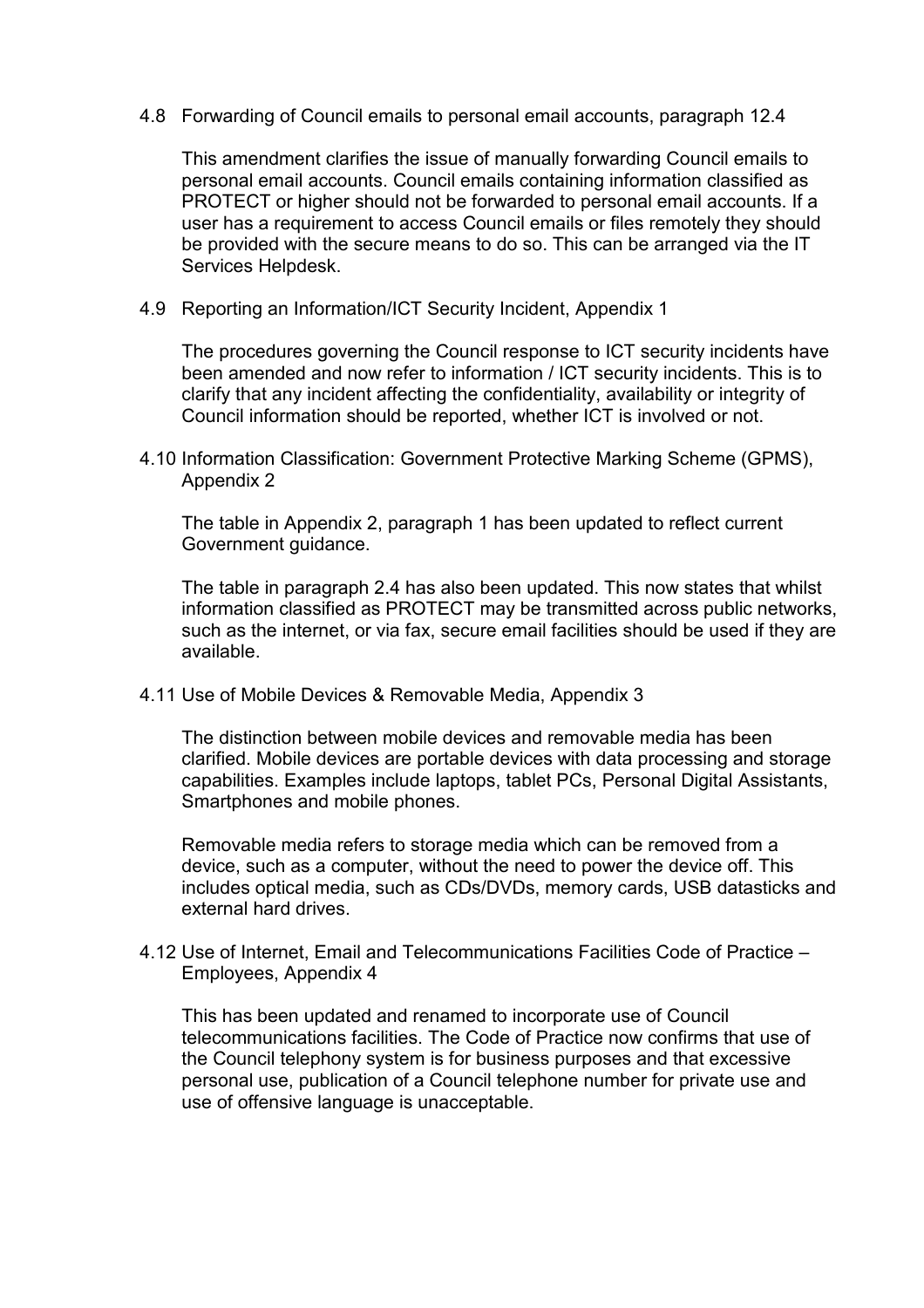It also clarifies that telephone calls made to the Call Centre are recorded for training and quality assurance purposes, and that such records of communications constitute a lawful interception of a communication under the Telecommunications (Lawful Business Practice) (Interception of Communications) Regulations 2000.

4.13 The document also confirms that excessive personal use of the internet, which could impact on employees' ability to fulfil the duties of their role, is unacceptable. As per minute 77 from the Executive Board meeting on 19 June 2006 use of the Internet should be kept to an absolute minimum between the hours of 9.00am and 5.00pm.

## **5.0 RELEVANT RISKS**

5.1 The updates to the ICT Security Policy, as outlined above, will ensure that current and emerging threats to the security of Council information and information systems are appropriately managed.

### **6.0 OTHER OPTIONS CONSIDERED**

6.1 No other options were identified.

## **7.0 CONSULTATION**

- 7.1 The ICT Security Policy has been amended following consideration by the Information Strategy Group, the Information Manager and Internal Audit.
- 7.2 The updated Use of Internet, Electronic Mail and Telecommunications Facilities Code of Practice – Employees at Appendix 4 has, in addition to the above, been approved by Human Resources and Legal Services.

# **8.0 IMPLICATIONS FOR VOLUNTARY, COMMUNITY AND FAITH GROUPS**

8.1 The ICT Security Policy must be adhered to by all users of Wirral Council ICT systems. This applies to third parties which may include voluntary, community and faith groups.

# **9.0 RESOURCE IMPLICATIONS: FINANCIAL; IT; STAFFING; AND ASSETS**

9.1 There are no resource implications.

### **10.0 LEGAL IMPLICATIONS**

10.1 There are no legal implications.